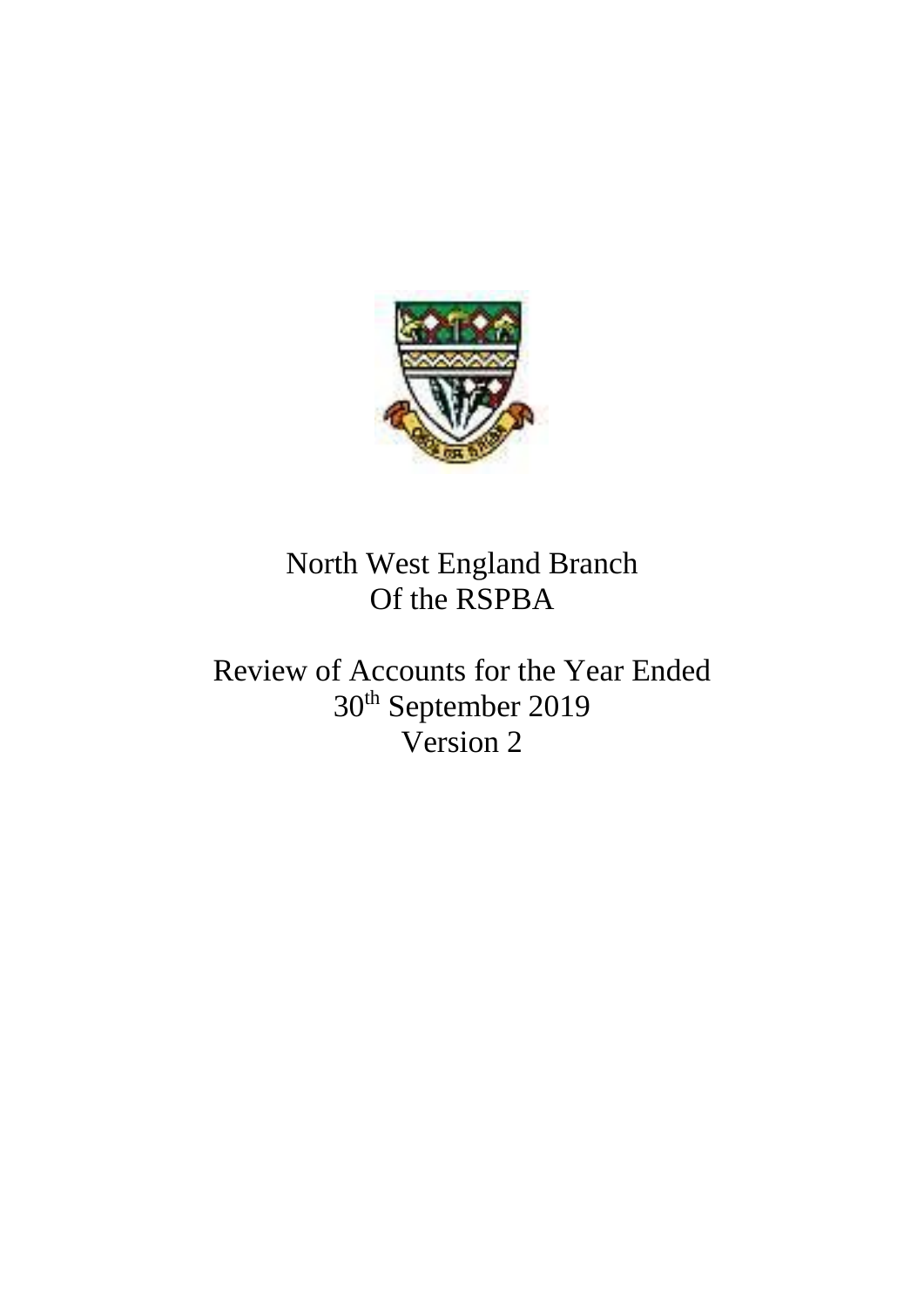## North West England Branch

## Balance Sheet – September 2019

## Assets Employed

|                                | 2019<br>£ |
|--------------------------------|-----------|
| Current Assets                 |           |
| Bank Account                   | 1,930.82  |
| Cash in Hand                   | 360.87    |
|                                | 2,291.69  |
| Current Liabilities            |           |
| Sundry Creditors               | 0.00      |
| Net Current Assets             | 2,291.69  |
| Accumulated funds              |           |
| Balance Brought Forwards       | 2,278.75  |
| Surplus/(Deficit) for the year | 12.94     |

In my opinion, the Accounts give a true and fair view of the state of the branch affairs as at 30<sup>th</sup> September 2019 and of the balance for the period at the end.

2,291.69

This report has been prepared from the details provided to the membership by the branch Treasurer. The records kept are clear and reflect the activities of the branch fully.

P L Brown 30th September 2019